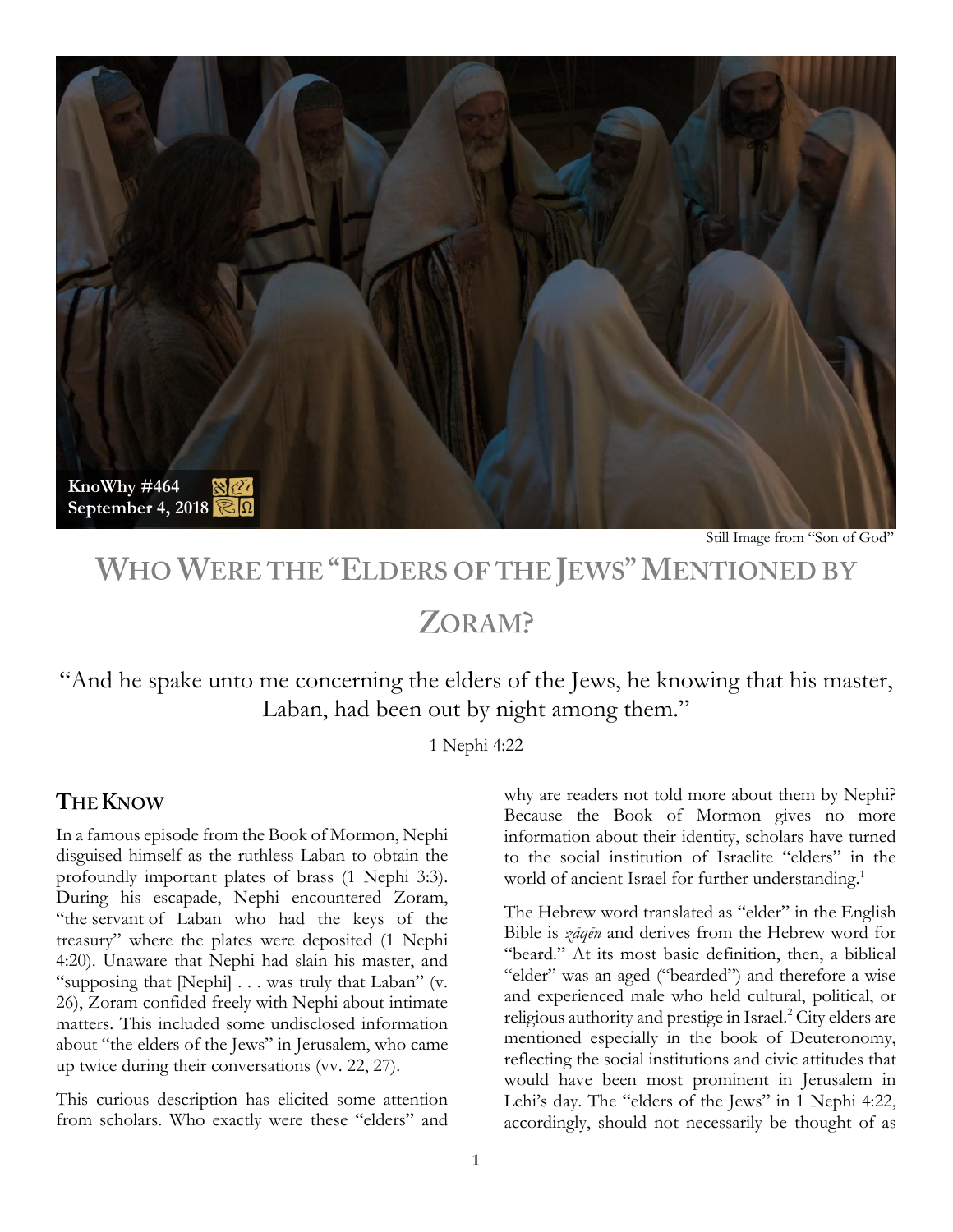elders in the Melchizedek Priesthood, as modern Latter-day Saint readers might be tempted to assume. Instead, they were probably senior religious or political bureaucrats who served as "community leaders" in a number of capacities.<sup>3</sup>

The Hebrew Bible appears to distinguish between "national elders" or the "elders of Israel" who were appointed according to Mosaic law (e.g. Exodus 24:1,  $9-11$ ; Numbers 11:16) and "city elders" (e.g. 1 Samuel 16:4) who "perform[ed] several functions within their local community."<sup>4</sup> It is not entirely clear whether the "elders of the Jews" spoken of in 1 Nephi 4:22 were national or local leaders, but a close reading of the Book of Mormon plausibly suggests the latter.<sup>5</sup>

Scholar John A. Tvedtnes has observed that "Jerusalem was a royal city and, consequently, its elders were public officials in the service of the king."<sup>6</sup> That Laban would be associated with these elders is understandable given how he is presented in Nephi's record: as an aristocratic military official who commanded a small garrison and had access to a private "treasury" (1 Nephi 3–4). In this position, Laban would undoubtedly have had connections with Jerusalem's elites, including the city elders who could influence royal policy and oversaw both civil and religious administrative bureaucracies.<sup>7</sup>

## THE WHY

By understanding the possible identity of the "elders of the Jews" who were associated with Laban, readers of the Book of Mormon can help make better sense of the narrative presented in 1 Nephi. For example, Nephi encountered Laban late at night in the darkened streets of Jerusalem while the latter was dressed in his armor (1 Nephi 4:19). Why would Laban dress in such a manner while meeting with "the elders of the Jews"?

If these elders were city government officials, which they very well may have been, then Laban meeting them at night armed and dressed in armor strongly hints at a conspiracy of some nature taking place amongst city officials.<sup>8</sup> Jerusalem had a politically volatile and charged environment around 600 BC, with competing political and religious factions jockeying for power.<sup>9</sup> In this context, it is not farfetched that the greedy and violent Laban would ally himself with a cohort of conspirators wishing to take advantage of Judah's vulnerable situation for their personal gain. While claims that Laban was involved in a conspiracy with "the elders of the Jews" in Jerusalem must remain speculative, the circumstantial evidence seen in the text supports this reading.

The identity of these elders might also help make sense of why Lehi faced such bitter opposition. Lehi, like his prophetic contemporary Jeremiah, was not afraid to rankle the religious elites of Jerusalem who felt no need to repent and who persisted in their wickedness. "These elders were no friends of Lehi," Hugh Nibley observed, "for if they had been, his life would never have been in danger. As it was, he 'was driven out of Jerusalem' (Helaman 8:22; 1 Nephi 7:14) by the only people who could have driven him out, the important people, those responsible for the 'priestcrafts and iniquities' that were to be the ruin of them at Jerusalem (2 Nephi 10:5)."<sup>10</sup>

To be clear, none of this is to imply that *all* city elders in ancient Israel were inherently corrupt or wicked. Nor does any of this imply that the ancient Jews were universally wicked or irredeemable. The "elders of the Jews" described in 1 Nephi were but a small group of powerful political players who opposed Lehi. Certainly, there came many prophets and there were righteous religious and political leaders in ancient Israel who earnestly strove to uphold God's law and who sought the welfare of His covenant people. Negative stereotypes about the ancient Jews of Nephi's day in civil discourse today should be carefully avoided.<sup>11</sup> Rather, understanding who these elders were within the broader context of Israelite society may help readers make better sense of some *specific* political and religious circumstances during the time of Jeremiah and Lehi as narrated in the opening pages of the Book of Mormon.

## **FURTHER READING**

Keith H. Meservy, "Elders of the Jews," in *Book of Mormon Reference Companion*, ed. Dennis L. Largey (Salt Lake City, UT: Deseret Book, 2003), 241.

John A. Tvedtnes, "[The Elders at Jerusalem in the](https://archive.bookofmormoncentral.org/content/elders-jerusalem-days-lehi)  [Days of Lehi](https://archive.bookofmormoncentral.org/content/elders-jerusalem-days-lehi)," in *The Most Correct Book: Insights from a Book of Mormon Scholar* (Salt Lake City, UT: Cornerstone Publishing, 1999), 59–75.

Hugh Nibley, "[Politics in Jerusalem](https://publications.mi.byu.edu/fullscreen/?pub=1107&index=11)," in *An Approach to the Book of Mormon*, The Collected Works of Hugh Nibley: Volume 6 (Salt Lake City and Provo, UT: Deseret Book and FARMS, 1988), 95–108.

© Book of Mormon Central, 2018